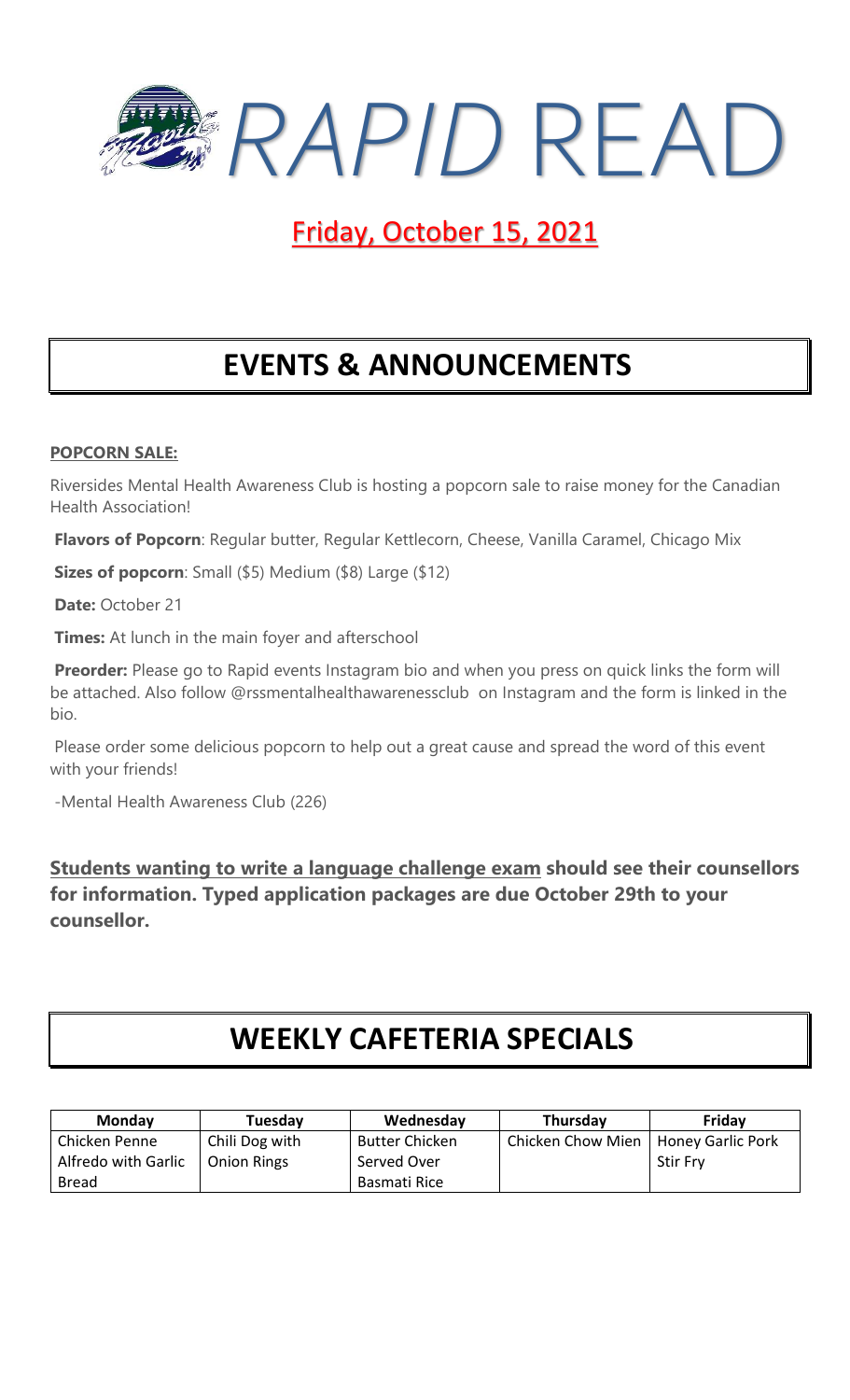## **SPORTS**

### **UPCOMING GAMES:**

| Sr. Boys Soccer      | Mon. Oct. 18          | Riverside ( |
|----------------------|-----------------------|-------------|
| Jr. Boys Soccer      | Mon. Nov. 1           | Riverside ( |
| Sr. Boys Volleyball  | Thurs. Oct 21 (6:00)  | Riverside ( |
| Sr. Girls Volleyball | Thurs. Oct. 21 (7:30) | Riverside ( |

(home) vs Port Moody home) vs Centennial (home) vs Pinetree (home) vs Pinetree

# Port Coqutilam runner leads the<br>way for SFU women's cross country team

Riverside Secondary grad Olivia Willett is leading the women's cross-country team at Simon Fraser University.

a day ago By: Mario Bartel



-<br>Port Coquitlam's Olivia Willett speeds to a second-place finish at the Bill Roe Classic last Saturday in<br>Bellingham, Wash. | WESTERN WASHINGTON UNIVERSITY ATHLETICS

<https://bit.ly/3AKMXbb>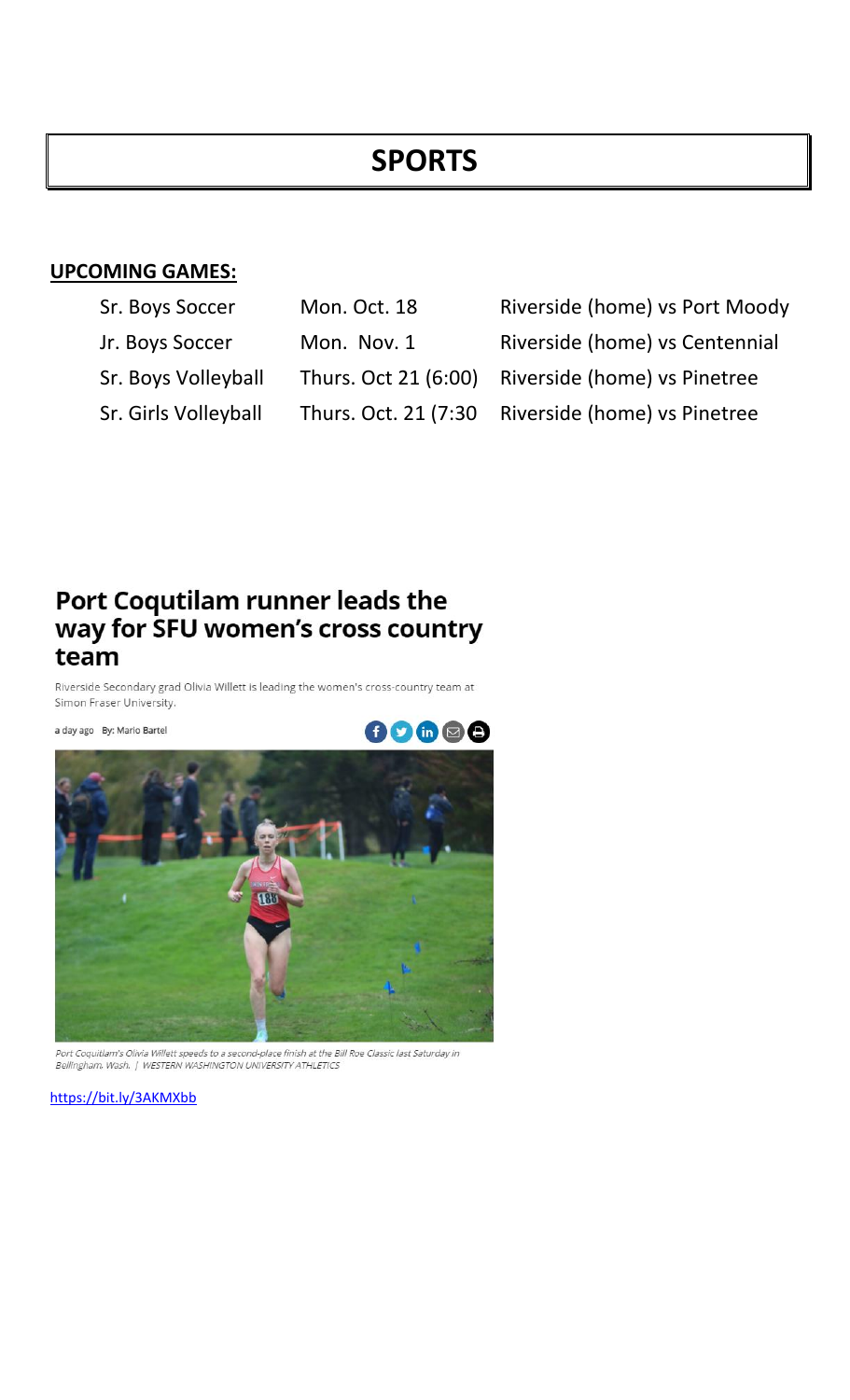# **INFO for Grade 12's**

#### **Upcoming Post-Secondary Information Sessions: (Please note these meetings are all Virtual CHECK WEBSITE FOR LINK)**

Oct. 18 – U of Toronto 6:00pm Oct. 22 – SFU 3:00-4:00pm Oct. 25 – Education Planner BC "Parents as Education & Career Coaches 7:00-8:30pm Oct. 27 – Ryerson University 4:00-5:00pm Oct. 28 – Bishops University 6:00PM Scholarship Meeting #2 November 16<sup>th</sup> and 17<sup>th</sup> at lunch

Scholarship Meeting #3 March  $8<sup>th</sup>$  and  $9<sup>th</sup>$  at lunch

Any grade 12 female identifying electrician hopefuls? There is one spot remaining in the district electrician program beginning in February. See your counsellor or Mrs. David for more information

# **CLUBS**

**RSS TENNIS CLUB TEAM**- students interested in playing on the Tennis Team, please open MS TEAMS and join team via code:

### **7fxjc4n**

From there, you will find the weekly updates on when we have hitting sessions at Gates Park (weather permitting). Season starts in the Spring of 2022, but we are starting to train and assemble our team in preparation for competition. You can also find Mr. Chee (coach and sponsor) in Portable 4 for more information.

RSS MODEL UN CLUB- Student-lead club. Normally meetings are held on MUNdays (Mondays) in Portable 4 but not every week. Please open MS Teams and join with this team code to receive daily updates. You can also find Mr. Chee (Sponsor Teacher) in portable 4 for more information.

## **b60ybje**

| <b>Name of Club/Organization/Team</b> | <b>Meeting Day(s)</b> | <b>Meeting Time</b> | <b>Meeting Location</b> |
|---------------------------------------|-----------------------|---------------------|-------------------------|
| American Sign Language Club           | Wednesday             | Lunch               | 223                     |
| Antiracism Club                       | Friday                | Lunch               | 110                     |
| <b>BC Children's Hospital Club</b>    | Thursday              | Lunch               | 212                     |
|                                       |                       |                     | 216 - TEAMS             |
| Chess Club                            | Friday                | Lunch               | code: e3vnc35           |
| <b>Community Connections Club</b>     | Friday                | Lunch               | 202                     |
| Debate Club                           | Monday                | 11:45am             | 210                     |